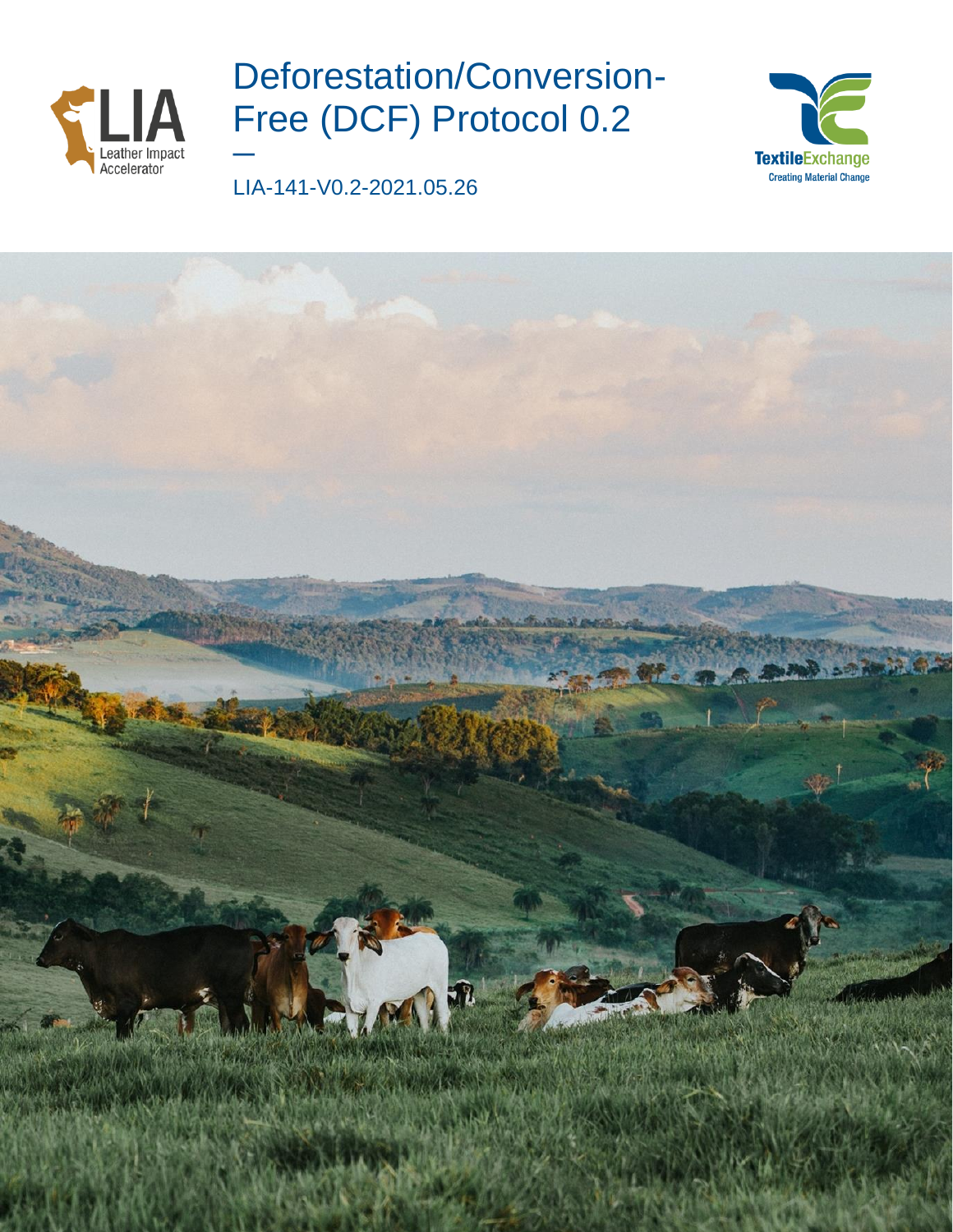



©2021 Textile Exchange. This publication is protected by copyright. All rights are reserved. Written permission by Textile Exchange is required for reproduction in entirety or portion.

*LIA-141-V0.2 Deforestation/Conversion-Free (DCF) Protocol* is effective as of May 26, 2021.

English is the official language of *LIA-141 Deforestation/Conversion-Free (DCF) Protocol.* In any case of inconsistency between versions, reference shall be made to the English version.

#### Disclaimer

Although reasonable care was taken in the preparation of this document, Textile Exchange and any other party involved in the creation of the document HEREBY STATE that the document is provided without warranty, either expressed or implied, of accuracy or fitness for purpose, AND HEREBY DISCLAIM any liability, direct or indirect, for damages or loss relating to the use of this document.

This is a voluntary procedures document and is not intended to replace the legal or regulatory requirements of any country.

Please note that all LIA documents and processes will be piloted during 2021, which will help better understand how they will work in practice. The learnings of the pilot year may lead to adjustments in these documents or processes.

#### Copyright

This publication is protected by copyright. Information or material from this publication may be reproduced in unaltered form for personal, non-commercial use. All other rights are reserved. Information or material from this publication may be used for the purposes of private study, research, criticism, or review permitted under the Copyright Act 1976.

Any reproduction permitted in accordance with the Copyright Act 1976 shall acknowledge *LIA-141 Deforestation/Conversion-Free (DCF) Protocol* as the source of any selected passage, extract, diagram, or other information.

*LIA-141 Deforestation/Conversion-Free (DCF) Protocol* will be updated at the end of the 2021 pilot year and will undergo a revision process at least every five years.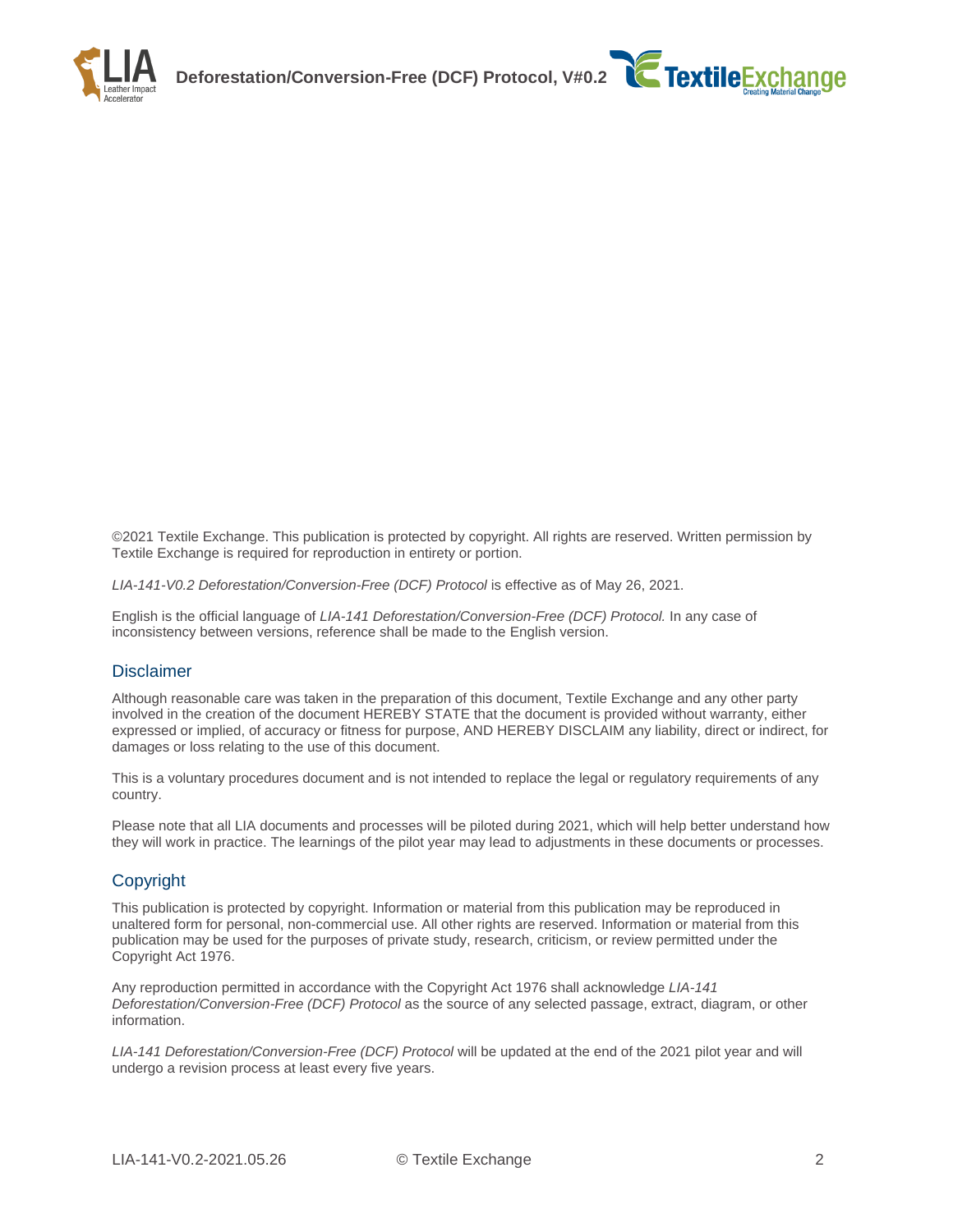



## **Contents**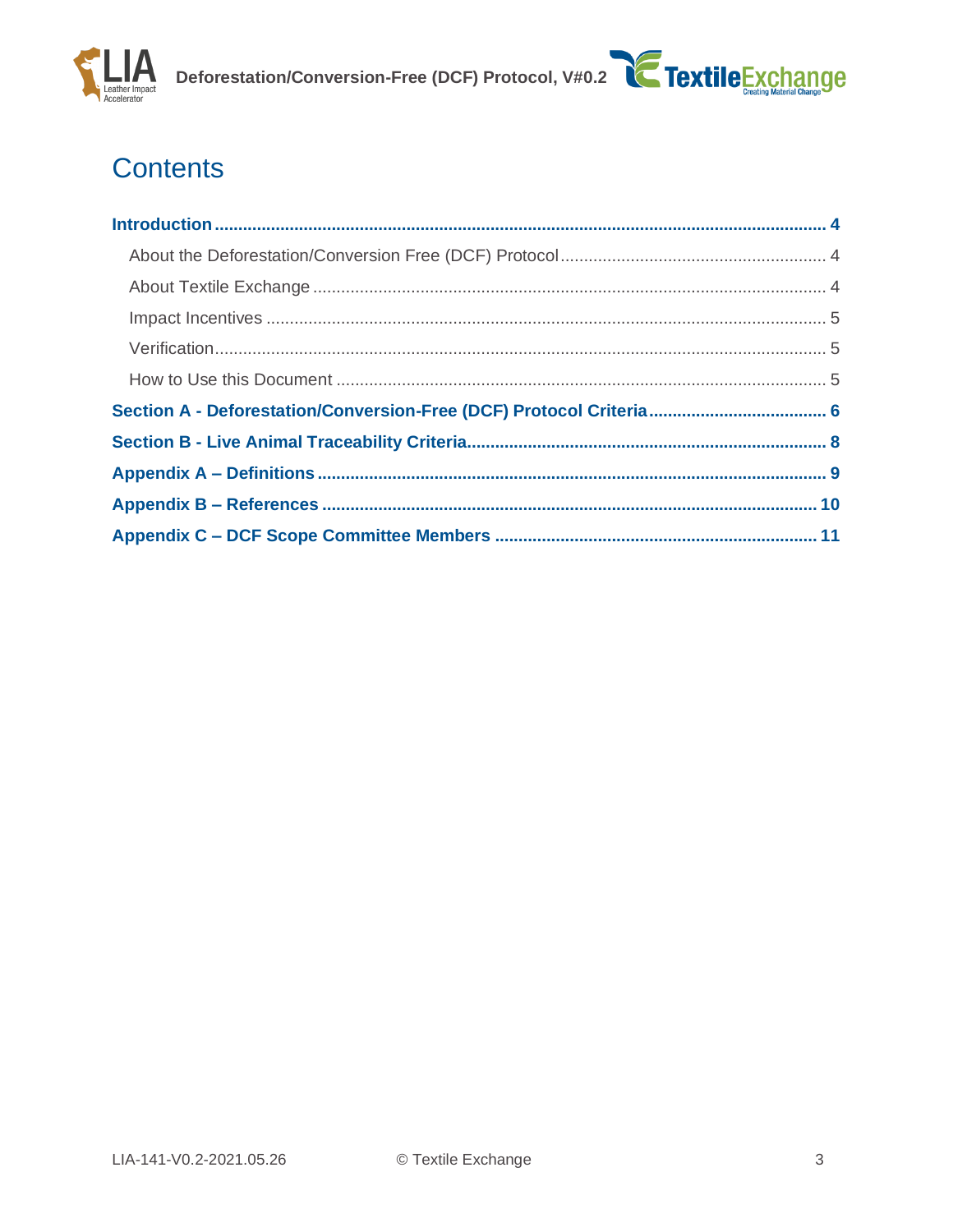Deforestation/Conversion-Free (DCF) Protocol, V#0.2 **C Textile**Exchange



## <span id="page-3-0"></span>**Introduction**

### <span id="page-3-1"></span>About the Deforestation/Conversion Free (DCF) Protocol

The goal of *LIA-141 Deforestation/Conversion-Free (DCF) Protocol* is to require third-party verification of zero-gross deforestation or conversion at the farm level. It aligns with the [Accountability Framework](https://accountability-framework.org/definitions-redirected/) definitions, targets, and verification requirements.

Farms verified as "DCF" through a *third-party verifier* qualify to sell *Impact Incentives.*

### About the Leather Impact Accelerator (LIA)

LIA is a framework that sets existing industry tools into a coherent package and enables leather supply chain members – from farmers to retailers – to contribute to a more responsible leather supply chain. To this end, LIA uses benchmarks and protocols to set a minimum threshold for practices at the farm and leather production levels and gives recognition to those who meet or exceed them. Brands can use Impact Incentives to provide direct financial support to farmers that meet LIA benchmarks, and *LIA-311 LIA Claims Guide* provides support for all LIA participants to make credible claims.

### <span id="page-3-2"></span>About Textile Exchange



LIA is owned and managed by **Textile Exchange**. Textile Exchange is a global non-profit that works closely with our members to drive industry transformation in preferred fibers, integrity and standards, and responsible supply networks. We identify and share best practices regarding farming, materials, processing, traceability, and product end-of-life in order to reduce the textile industry's impact on the world's water, soil and air, and the human population.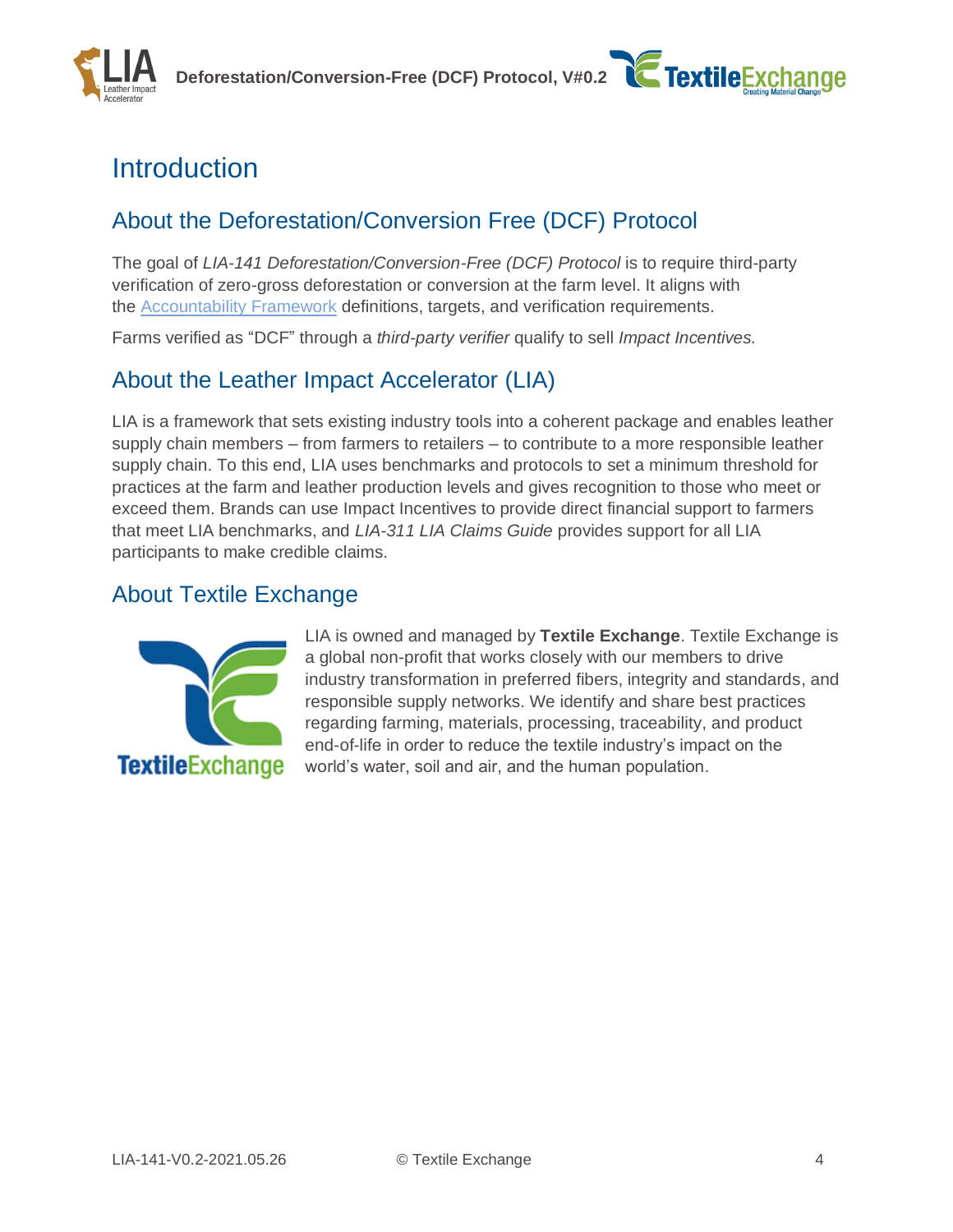



### <span id="page-4-0"></span>Impact Incentives

Impact Incentives (also known as credit trading or Book & Claim) are the certificates that are traded in support of a sustainability claim. In the case of LIA, the incentives are issued to a farmer when a set of criteria have been confirmed to have been met. Physical goods and the Impact Incentives are traded separately from one another; the Impact Incentives certificates represent a specified quantity of verified material that has been produced but has not been physically traded as verified goods.

The way that LIA Impact Incentives work is quite simple: farms that are certified to a standard or program that meets *LIA-121 Animal Welfare Standards Benchmark* or are verified as DCF through this document will be able to sell Impact Incentives for their volume of output; brands can then purchase these Impact Incentives to balance out their use of these output materials, or to meet their CSR goals.

### <span id="page-4-1"></span>Verification

LIA requires an authorized third-party verifier to confirm the expectations behind the Impact Incentives are being met and that the information submitted to the *Incentives Trading Platform (ITP)* is accurate and complete. The third-party verifier will register Impact Incentives for LIA on the Incentives Trading Platform.

### <span id="page-4-2"></span>How to Use this Document

This document sets forth the overall criteria of *LIA-141 Deforestation/Conversion-Free (DCF) Protocol* at the farm level.

Throughout this document, the following terms are used to indicate requirements, recommendations, permissions, and possibilities or capabilities:

- "shall" indicates a requirement
- "should" indicates a recommendation
- "may" indicates a permission
- "can" indicates a possibility or a capability
- "may not" indicates a prohibited action

The abbreviation "e.g." is used to indicate an example, while the abbreviation "i.e." is used to provide clarification of meaning.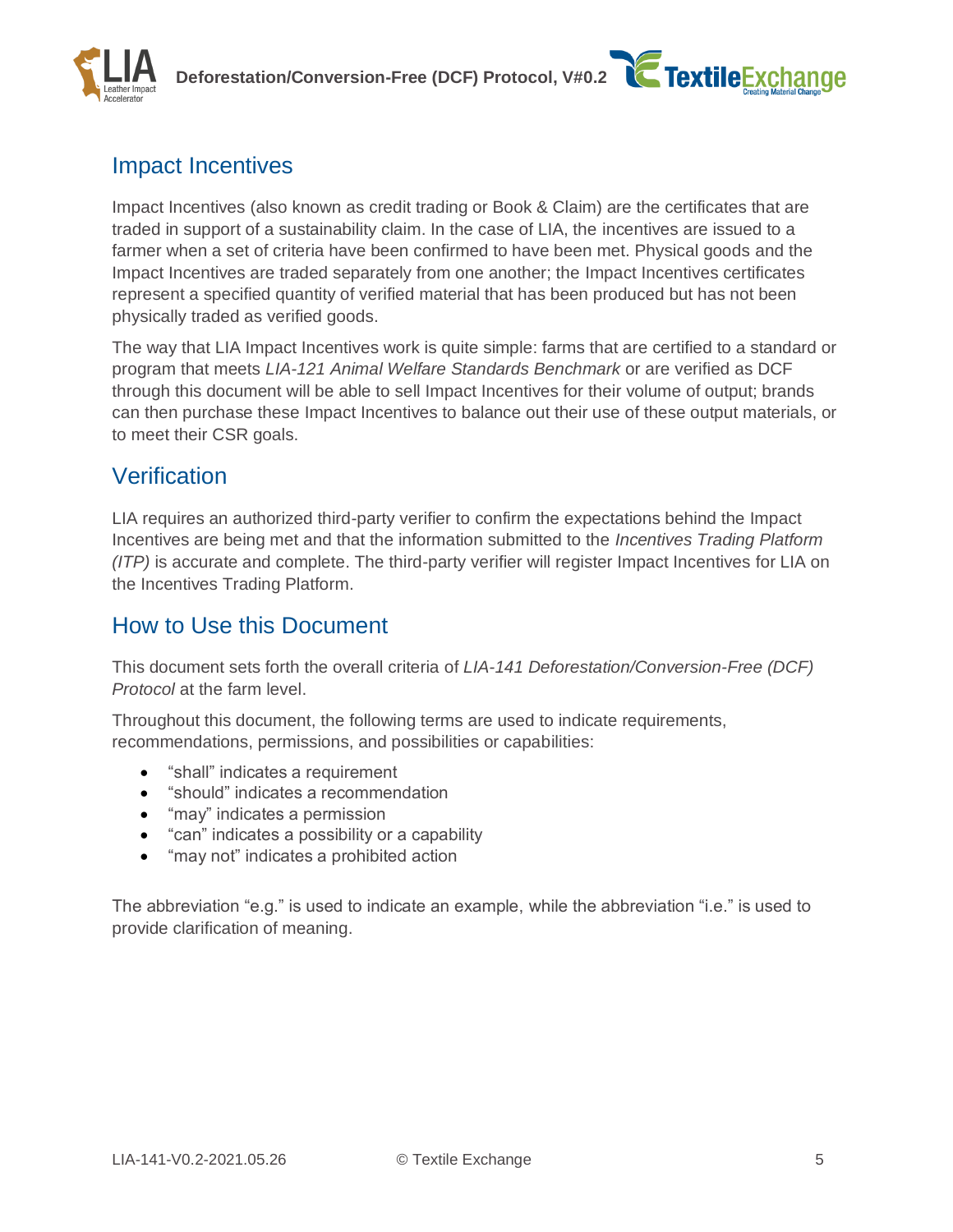Deforestation/Conversion-Free (DCF) Protocol, V#0.2 **C Textile**Exchange

<span id="page-5-0"></span>

This section sets protocols to ensure that expectations are clearly understood and met by all LIA participants.

We recognize that different sectors of the industry in the regions of the world use a selection of terms that vary (e.g. farmer/producer/rancher). We have chosen to use terms that help to make LIA as easy to understand as possible for all users. DCF terms can be found in [Appendix A.](#page-8-0)

 $A1.1$ Only farms that meet the definitions of zero gross deforestation or conversion shall be accepted.

#### Guidance:

- "Zero net" approach is not allowed: e.g. a farmer may not cut down 50 hectares of forest in one area, then plant 50 hectares in another
- "Legal" deforestation is not allowed if it exceeds the limits of LIA
- $A1.2$ The area threshold for minimal deforestation or conversion is one hectare.
	- **A1.2.1** Encroachment of woody plants into grasslands (secondary growth or woody weed invasion) can be removed with justification.
	- **A1.2.2** Exceptions to verification may apply if the only reliable and established monitoring tools for the region have an identification limit greater than one hectare.

An example of this is the Amazon biome, which uses PRODES to monitor for areas of deforestation greater than 6.25 hectares.

#### Guidance:

- Minimal levels of deforestation or conversion at the site scale do not necessarily violate deforestation/conversion-free commitments. However, this provision does not sanction substantial conversion of forests or natural ecosystems to enlarge commodity production areas.
- To be considered consistent with no-deforestation or no-conversion commitments, minimal levels must generally meet the following conditions:
	- o Not exceed cumulative thresholds that are small both in absolute terms (e.g. no more than a few hectares) and relative to the area in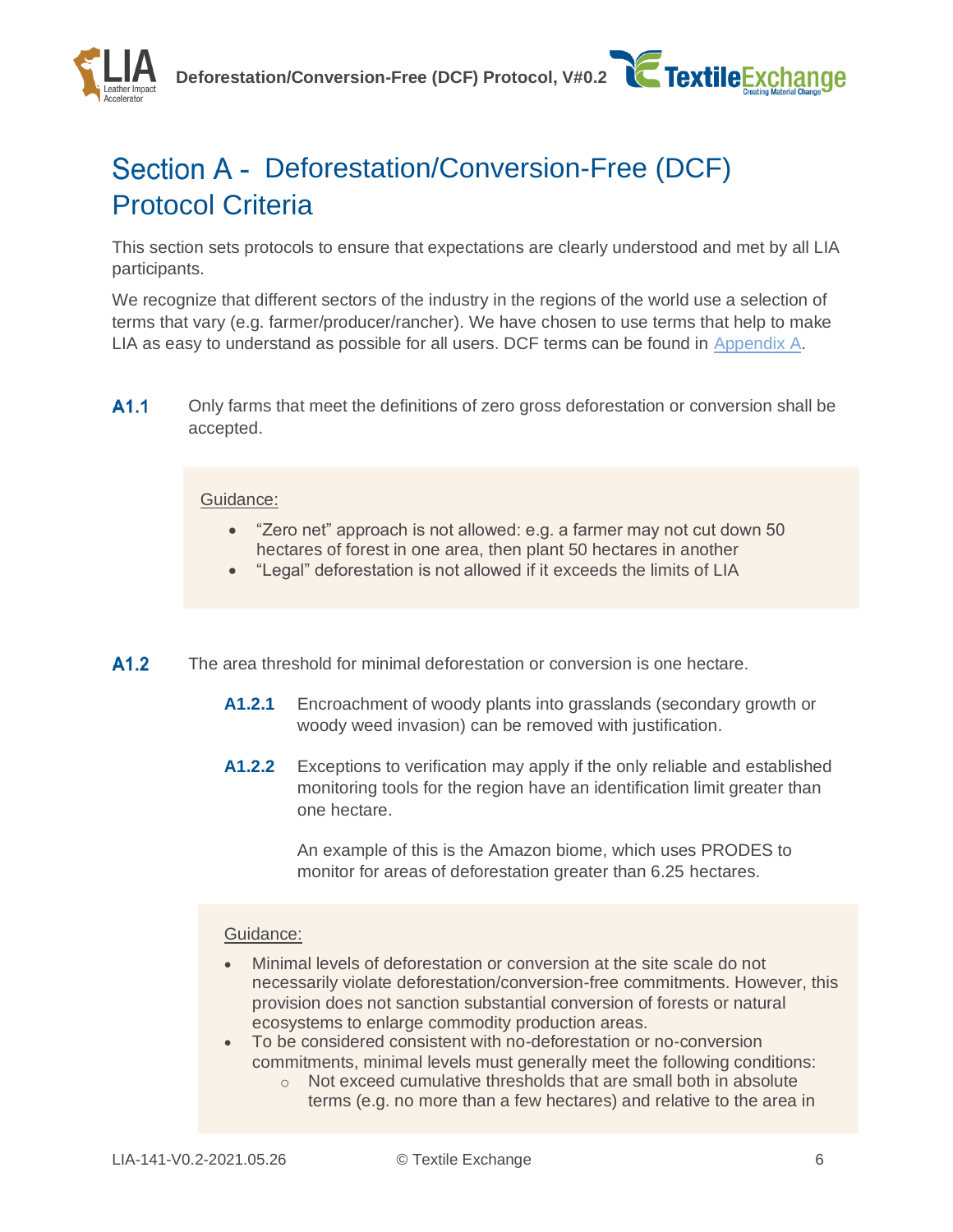question (e.g. no more than a small proportion of the site). Levels of conversion or deforestation should be assessed cumulatively over space and time; multiple small instances of conversion may lead to a producer being considered non-compliant with commitments.

- o Not result in the loss of important biological, social, or cultural values.
- Even when minimal levels of deforestation or conversion may not be cause for exclusion from LIA, they may still require remediation (including restoration and/or compensation) to the extent that they result in negative impacts to conservation values or human rights.
- $A1.3$ The DCF default cut-off date is January 1st, 2020.
	- **A1.3.1** Where earlier regional cut-off dates exist, they will override the default date.

Verifiers will be responsible for checking for any applicable regional cutoff dates.

#### Guidance:

The following is an initial list of known regional cut-off dates. Participants in LIA will be responsible for knowing and applying regional dates.

- **Brazilian Amazon Biome: October 4, 2009\*** for direct suppliers in the based on Zero Deforestation Cattle Agreement. **August 1st, 2019** for indirect suppliers only.
- **Eastern Paraguay: December 14th, 2004:** Zero Deforestation Law in Eastern Paraguay
- **Columbia: January 1, 2011**: Based on Colombian public-private agreement for Zero Deforestation.
- **Indonesia: 2011:** A ban on clearing primary forests and peatlands for plantations or logging has been made permanent by Indonesia's president.
- Please contact [LIA@TextileExchange.org](mailto:LIA@TextileExchange.org) with additional regional dates.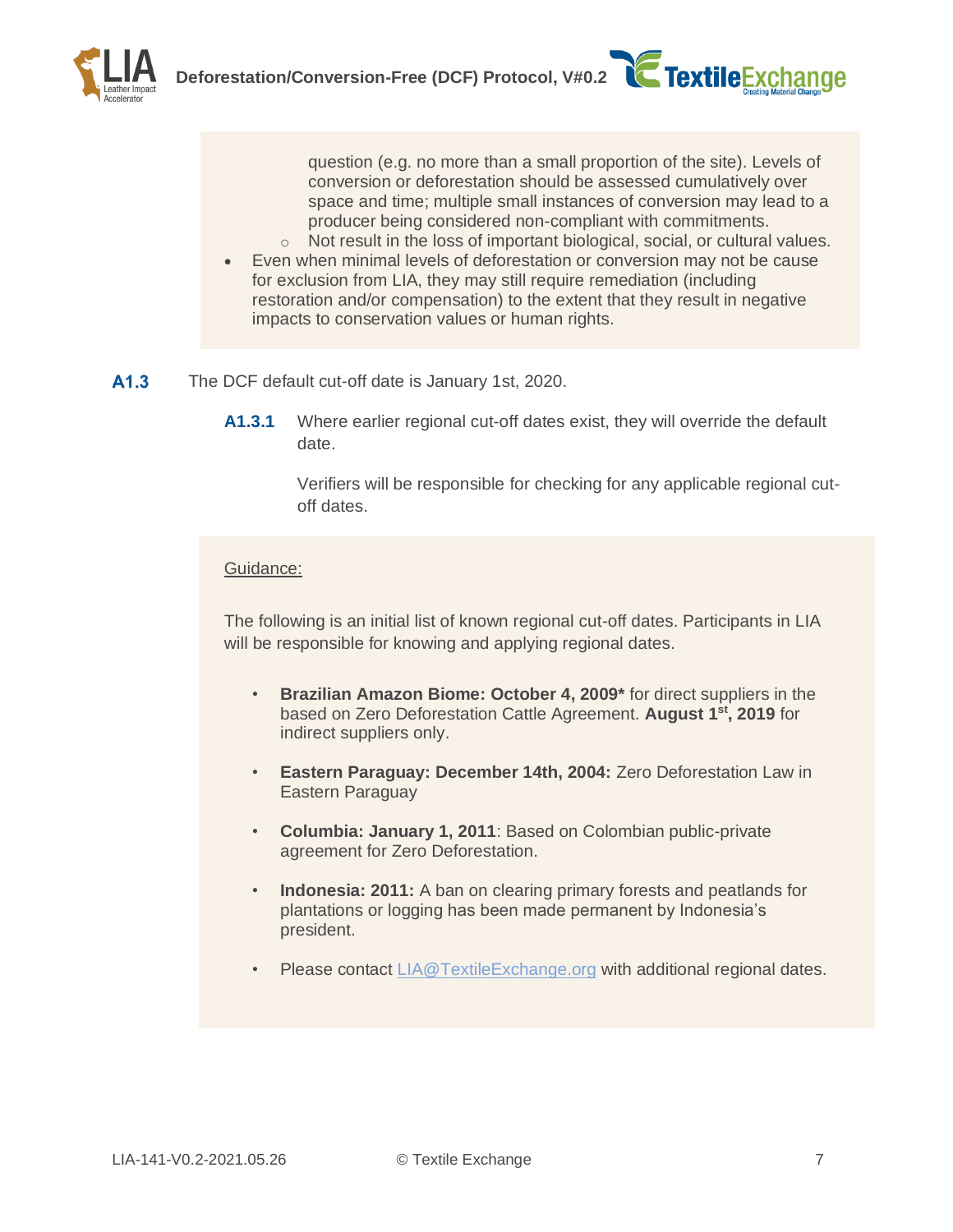

## <span id="page-7-0"></span>Section B - Live Animal Traceability Criteria

One of the roles of LIA is to build up the overall supply of traceable leather so that brands can eventually physically source hides from farms that meet their expectations.

**B1.1** To participate in LIA, farms must be working with a traceability system to track where their cattle are coming from and where they are sold to. Any system that reliably ensures the identity of the individual cattle and keeps a record of their purchase and sale will be accepted, including:

#### **Identification**

- $\Box$  Ear tags
- $\Box$  RFID ear tags
- $\Box$  Branding (not encouraged due to animal welfare and hide quality)
- □ Other\*:

#### **Tracking**

- $\Box$  Paper documentation of purchases and sales, with individual cow identities
- $\Box$  Technological tracking systems
- Other\*:

\*Please submit any identification or tracking systems that are not on the list of options to [LIA@TextileExchange.org](mailto:LIA@TextileExchange.org) for consideration.

#### Guidance:

The following is an initial list of known regional cut-off dates. Participants in LIA will be responsible for knowing and applying regional dates.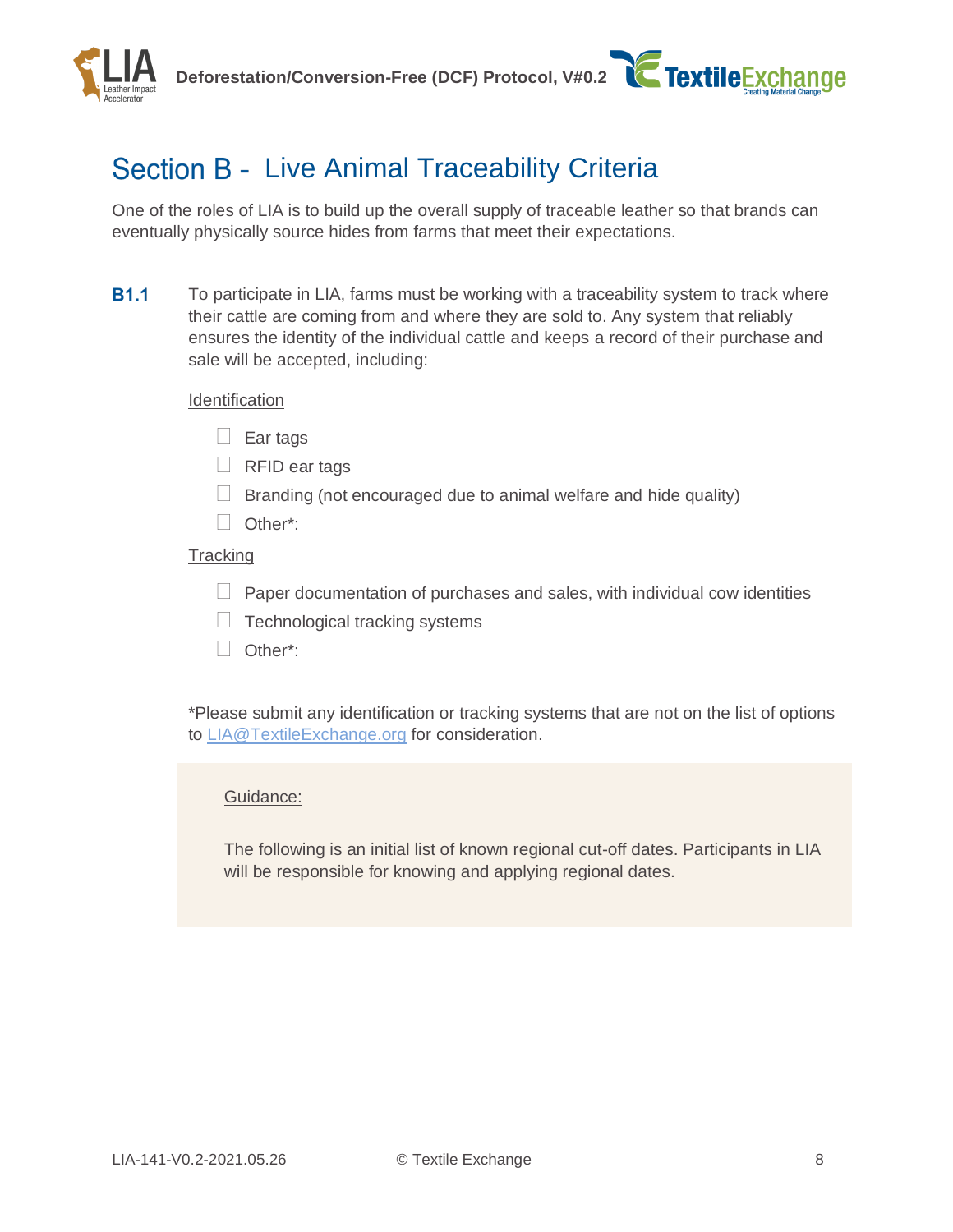



## <span id="page-8-0"></span>Appendix A – Definitions

LIA has adopted the definitions of the **Accountability Framework**. Key definitions are listed below, and further interpretations can be found at [https://accountability-framework.org/the](https://accountability-framework.org/the-framework/contents/definitions/)[framework/contents/definitions/.](https://accountability-framework.org/the-framework/contents/definitions/)

**Conversion:** Change of a natural ecosystem to another land use or profound change in a natural ecosystem's species composition, structure, or function.

- Conversion includes severe degradation or the introduction of management practices that result in substantial and sustained change in the ecosystem's former species composition, structure, or function.
- Change to natural ecosystems that meets this definition is considered to be conversion regardless of whether or not it is legal.

**Conversion-free:** (synonym: no-conversion); Commodity production that does not cause or contribute to the conversion of natural ecosystems.

**Cut-off date:** A cut-off date is the date after which forest conversion is prohibited.

**Deforestation:** Loss of natural forest as a result of i) conversion to agriculture or other nonforest land use; ii) conversion to a tree plantation; or iii) severe and sustained degradation.

**Deforestation-free:** (synonym: no-deforestation, zero gross deforestation); Commodity production that does not cause or contribute to deforestation of natural forests.

**Minimal level:** (of deforestation or conversion) A small amount of deforestation or conversion that is negligible in the context of a given site because of its small area and because it does not significantly affect the conservation values of natural ecosystems or the services and value they provide to people.

**Degradation:** Changes within a natural ecosystem that significantly and negatively affect its species composition, structure, and/or function and reduce the ecosystem's capacity to supply products, support biodiversity, and/or deliver ecosystem services.

*Degradation* may be considered *conversion* if it:

- is large-scale and progressive or enduring;
- alters ecosystem composition, structure, and function to the extent that regeneration to a previous state is unlikely; or leads to a change in land use (e.g. to agriculture or other use that is not a natural forest or other natural ecosystem)

Some sites are difficult to classify because they exhibit both characteristics of natural ecosystems and characteristics of production systems or degraded land. The following guidance can help in determining how such "boundary cases" should be treated for the purpose of fulfilling (or assessing fulfilment of) no-deforestation and no-conversion commitments.

- [https://accountability-framework.org/wp](https://accountability-framework.org/wp-content/uploads/2019/06/OG_on_Applying_Definitions-table2_v2.pdf)[content/uploads/2019/06/OG\\_on\\_Applying\\_Definitions-table2\\_v2.pdf](https://accountability-framework.org/wp-content/uploads/2019/06/OG_on_Applying_Definitions-table2_v2.pdf)
- [https://accountability-framework.org/wp](https://accountability-framework.org/wp-content/uploads/2019/06/OG_on_Applying_Definitions-table1_v2.pdf)[content/uploads/2019/06/OG\\_on\\_Applying\\_Definitions-table1\\_v2.pdf](https://accountability-framework.org/wp-content/uploads/2019/06/OG_on_Applying_Definitions-table1_v2.pdf)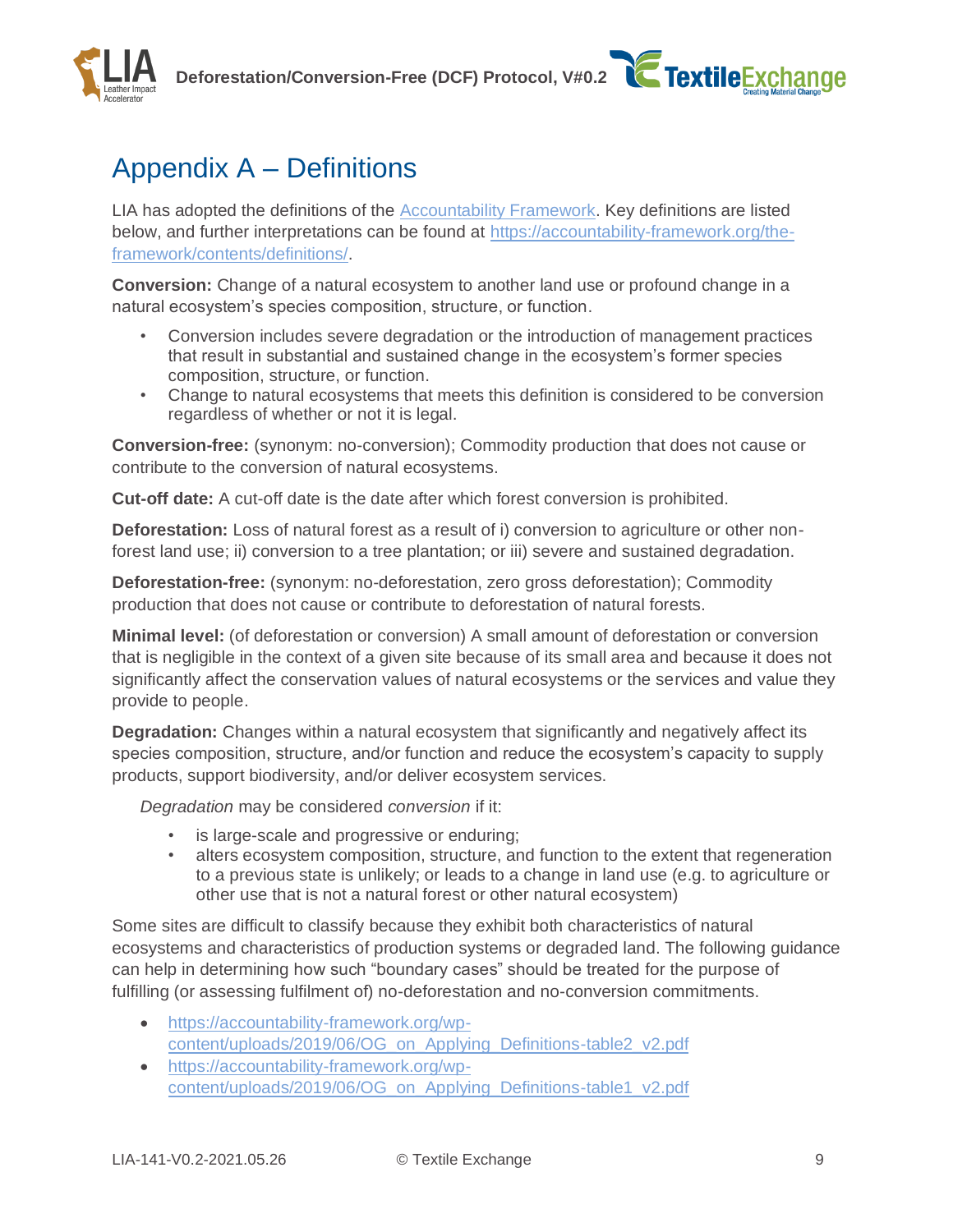



## <span id="page-9-0"></span>Appendix B – References

The following references were used in the development of *LIA-141 Deforestation/Conversion-Free (DCF) Protocol*:

- [ISEAL Code of Good Practices](mailto:https://www.isealalliance.org/credible-sustainability-standards/iseal-codes-good-practice)
- [Accountability Framework Initiative](mailto:https://accountability-framework.org/)